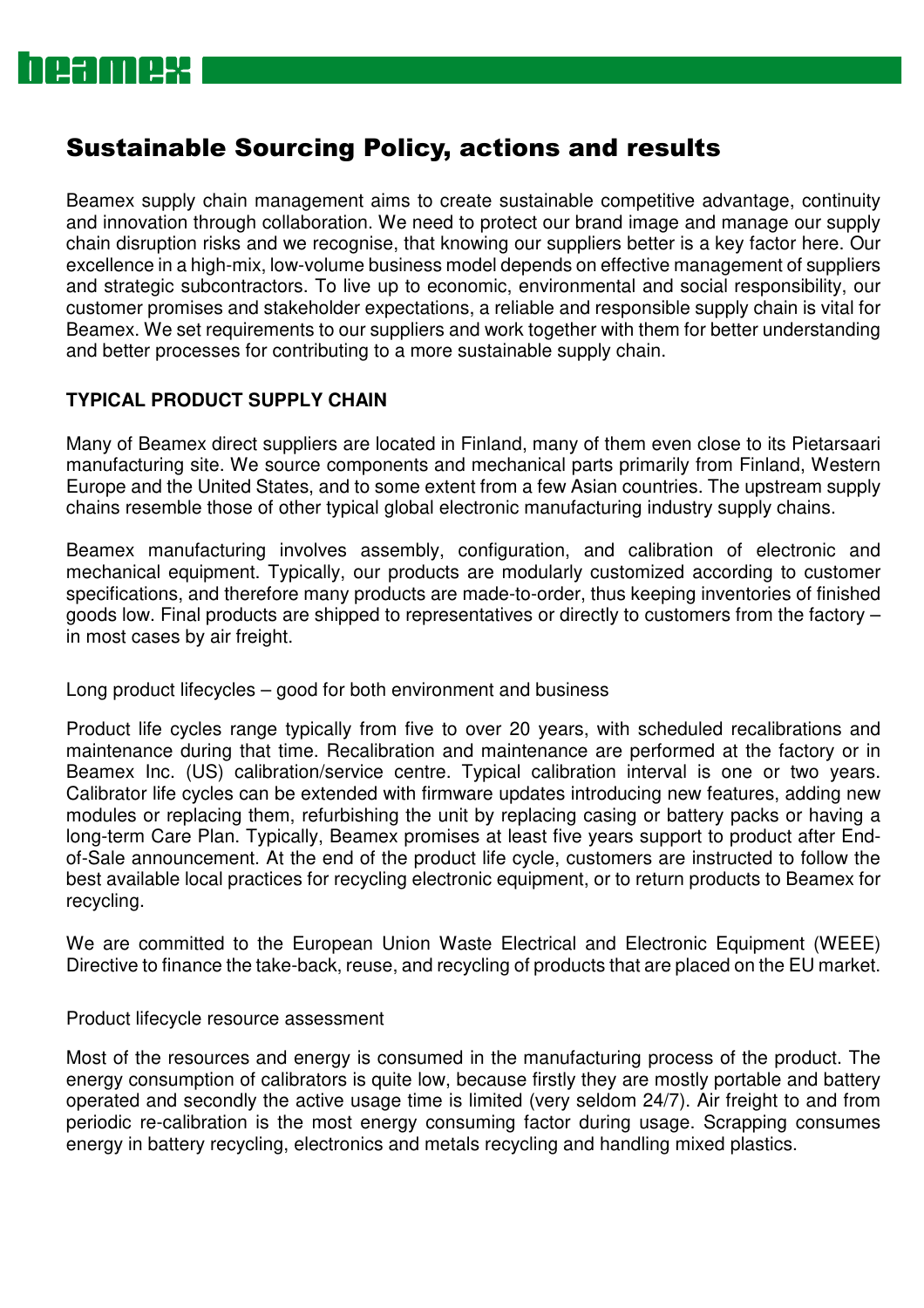#### **Stakeholders for Sourcing**

| Stakeholder                      | <b>Topics</b>                                                                                |  |  |  |  |
|----------------------------------|----------------------------------------------------------------------------------------------|--|--|--|--|
| Business strategy and management | Status, requirements and targets for Sourcing                                                |  |  |  |  |
| R&D                              | co-operation and early supplier involvement (ESI) during development phase, efficient        |  |  |  |  |
|                                  | change management for reduced scrap                                                          |  |  |  |  |
| <b>Production and Sales</b>      | well-updated forecasts, well-managed product ramp-ups and ramp-downs                         |  |  |  |  |
| Suppliers and partners           | using reusable transportation containers with subcontractors, optimizing delivery lot sizes, |  |  |  |  |
|                                  | create awareness and suggest good CSR practises                                              |  |  |  |  |
| Packing & shipping               | using easily recyclable cardboard packaging, minimize use of plastics                        |  |  |  |  |
| Transportation companies         | long-term co-operation for efficient operation                                               |  |  |  |  |
| Service & recalibration          | careful planning of spare part stock                                                         |  |  |  |  |
| Company owners                   | competitive purchasing prices, optimal stock level, strategic partnerships and               |  |  |  |  |
|                                  | components, sustainability requirements                                                      |  |  |  |  |
| Customers                        | openness and transparency in CSR communication                                               |  |  |  |  |

#### **CSR Responsibilities in Sourcing**

| <b>Economic responsibility</b>                                                                                                                         | <b>Environmental responsibility</b>                                                                                                                                                                                | <b>Social responsibility</b>                                                                                                                                                                                                                              |  |  |
|--------------------------------------------------------------------------------------------------------------------------------------------------------|--------------------------------------------------------------------------------------------------------------------------------------------------------------------------------------------------------------------|-----------------------------------------------------------------------------------------------------------------------------------------------------------------------------------------------------------------------------------------------------------|--|--|
| efficient supply chain<br>offering job opportunities for<br>local, domestic and<br>international companies<br>improve Total Cost of<br>Ownership (TCO) | products need to comply to<br>environmental legislation<br>follow-up on changes in<br>environmental legislation<br>early problem solving with<br>suppliers $\rightarrow$ avoid scrap, less<br>material consumption | collecting Code of Conduct (CoC)<br>statements from suppliers based on<br><b>Risk Country Classification</b><br>fair and open communication and<br>co-operation with suppliers<br>monitoring Conflict Minerals -status<br>on manufacturers and components |  |  |

Beamex recognises the Global Reporting Initiative (GRI) Guideline G4 as a commonly accepted reporting platform, but being a medium-size company, we have started our reporting by following industry best practises and guidelines from EcoVadis and various other sources.

Beamex Sustainable Sourcing Policy concentrates on three major aspects: suppliers' environmental performance, suppliers' ethical and social practises and training, tools and assessment.

### **SUPPLIERS' ENVIRONMENTAL PERFORMANCE**

#### **CERTIFICATIONS**

The environmental performance is monitored by existence of ISO 14001 – certified environmental system and OHSAS 18001 / ISO 45001 –certified occupational health and safety assessment system. If such system does not exist, questions covering these areas are asked and documented in supplier audits and/or supplier meetings. We prefer suppliers with an ISO 14001-certified environmental management system.

#### **COMPLIANCE**

Beamex products put to market are RoHS II –compliant (Directive 2011/65/EU) since July 2017.

#### **EARLY SUPPLIER INVOLVEMENT**

Beamex suppliers are experts of their own technologies. We benefit most from this expertise when we involve suppliers in product development and design early on. Manufacturability, quality and performance can be improved through Early Supplier Involvement (ESI).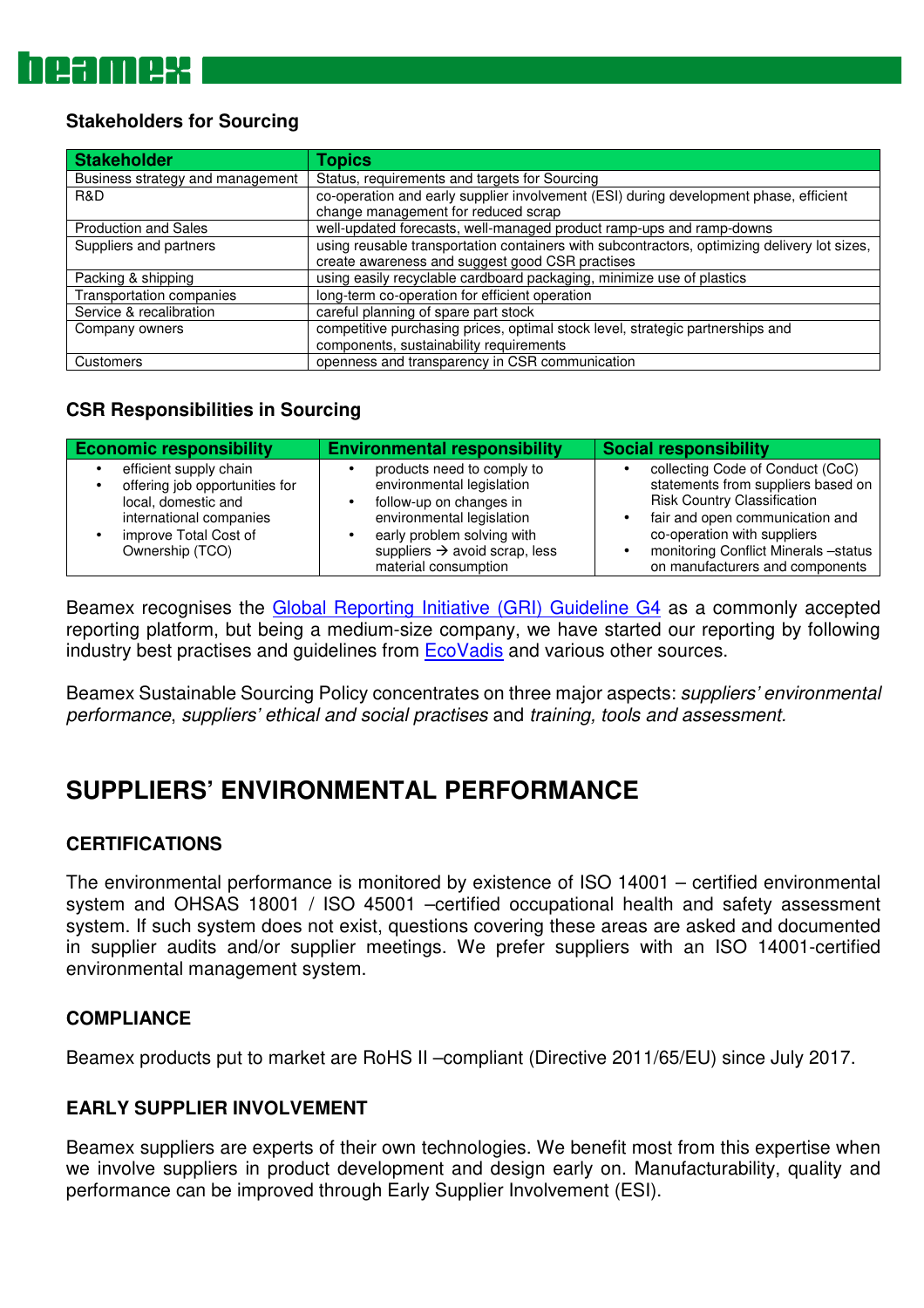# NQX

Applying ESI in new product projects is a learning process and can become a key contributor in mitigating risks and speeding up the product development. It benefits both Beamex and the supplier, as re-engineering costs can be kept down and manufacturing times are faster. In Beamex, we value reliability and continuous improvement highly, and we believe, that ESI is an efficient method to implement them.

### **SUPPLIERS' ETHICAL AND SOCIAL PRACTISES**

Concerning the ethical and social practises, Beamex global Code of Conduct defines our internal set of ethics, social and business rules. In sourcing, we strive to extend these rules to our suppliers and strategic partners by collecting available information, raising awareness, planning, performing and documenting self-assessments and audits, reviewing and ranking the results in supplier evaluation meetings and making action plans based on the data.

#### **CONFLICT MINERALS**

Beamex has established a Conflict Minerals Policy, which is available on Beamex website. Here is some further clarification on our **Conflict Minerals Compliance Program:**

According to our analysis, Conflict Minerals issues are possible in electronic components and printed circuit boards. We are collecting and recording Conflict Minerals statements of component manufacturers, mostly in the template format of Responsible Business Alliance (RBA) (former EICC) and the Global eSustainability Initiative (GeSI). The data is collected from commercial databases like SiliconExpert (including judgement, whether or not the statement is sufficient) and the Internet. We update the compliance for each electronic component in our ERP-system, allowing us to evaluate the Conflict Minerals status of each product and each printed circuit board separately.

Beamex also gets Conflict Minerals data from our subcontractors' portals about components they supply to the products.

Beamex will closely monitor our customer requirements on Conflict Minerals and act accordingly.

#### **CODE OF CONDUCT**

Beamex Supplier Management Model classifies suppliers into four categories: potential, approved, preferred, and strategic suppliers. The classification defines the relationship between Beamex and the supplier and outlines the management model for each category. All suppliers are required to meet a set of criteria before they can become our supplier. Supplier requirements are based on the classification, country risk analysis, and spend.

For all suppliers, if a CoC is available, it will be recorded. To evaluate ethical and social risks in the supply chain, the **amfori BSCI Risk Country Classification** is used as a basis. A Code of Conduct (company own or approval of Beamex CoC) is required if the supplier originates from a high-risk country. Collecting and documenting this data is ongoing. Currently, we are concentrating on getting the 'Tier 1' supplier Code of Conduct documentation.